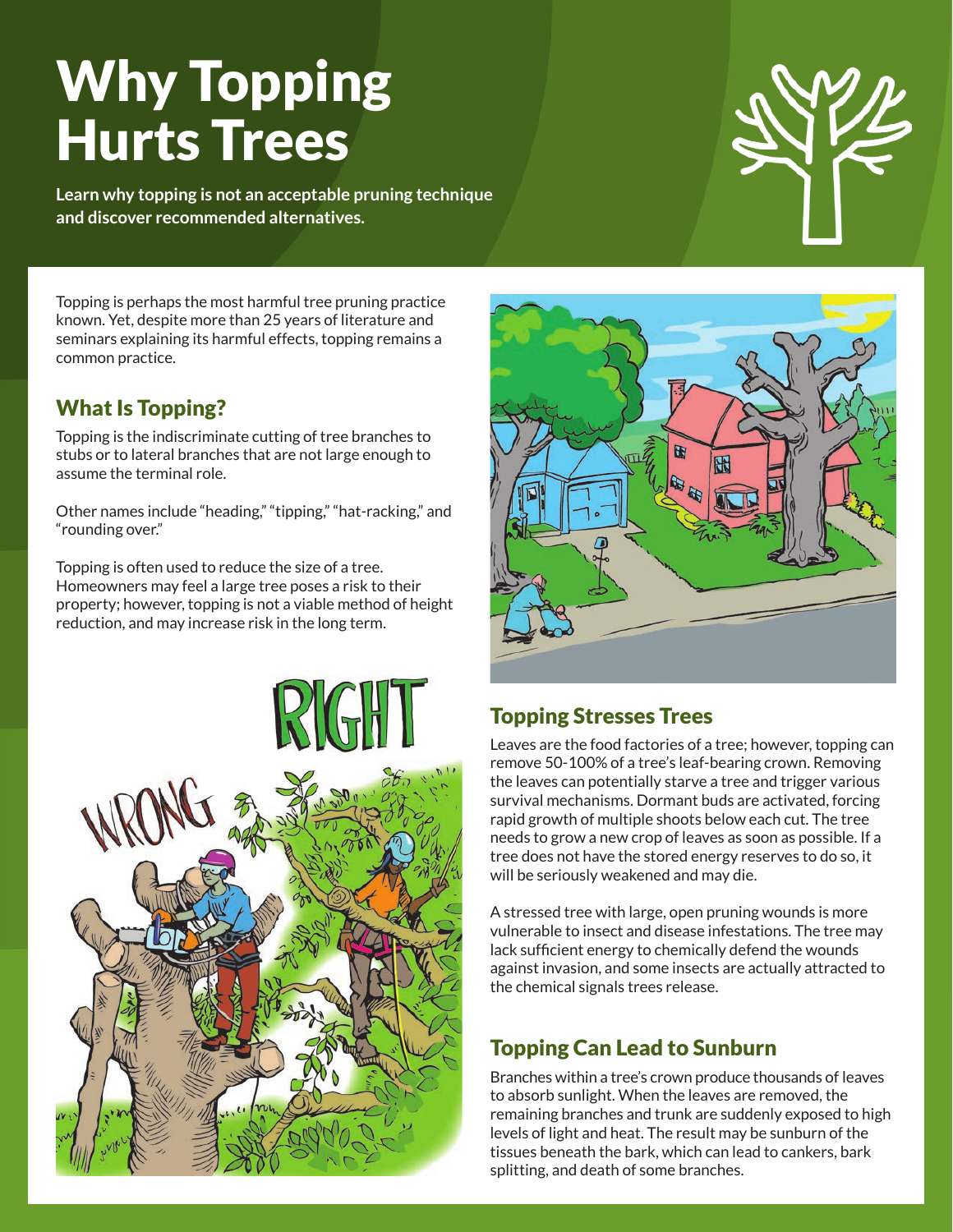

## Topping Can Lead to Unacceptable Risk

The survival mechanism that causes a tree to produce multiple shoots below each topping cut comes at great expense to the tree *(see figure above)*. These shoots develop from buds near the surface of the old branches. Unlike normal branches that develop in a socket of overlapping wood tissues, these new shoots are anchored only in the outermost layers of the parent branches and are weakly attached.

The new shoots grow quickly, as much as 20 feet (6 m) in one year in some species. Unfortunately, the shoots are weakly attached and prone to breaking, especially during windy or icy conditions. While the original goal was to reduce risk by reducing height, risk of limb failure has now increased *(see figure below)*.



## Topping Makes Trees Ugly

Topping destroys the natural form of a tree. Trees form a variety of shapes and growth habits, all with the same goal of presenting their leaves to the sun. Topping removes the ends of the branches, often leaving ugly stubs. Without leaves (for up to six months of the year in temperate climates), a topped tree appears disfigured and mutilated. **A tree that has been topped can never fully regain its natural form.**

#### Topping Leads to Decay

Correct pruning cuts are made just beyond the branch collar *(see figure below)*. The tree is biologically equipped to close such a wound if the tree is healthy enough and the wound is not too large.

Cuts made indiscriminately between lateral branches create stubs or wounds that the tree may not be able to close. The exposed wood tissues begin to decay. Normally, a tree will "wall off," or compartmentalize, the decaying tissues, but few trees can defend the multiple severe wounds caused by topping. The decay organisms are given a free path to move through branches.



#### How to Make a Pruning Cut:

- 1. Make an undercut about 12–18 inches (30–46 cm) from the limb's point of attachment.
- 2. Make a second cut from the top, directly above or a few inches farther out on the limb. Doing so removes the limb, leaving a stub.
- 3. Remove the stub by cutting back to the branch collar, but do not cut the collar. This technique reduces the possibility of tearing the bark.